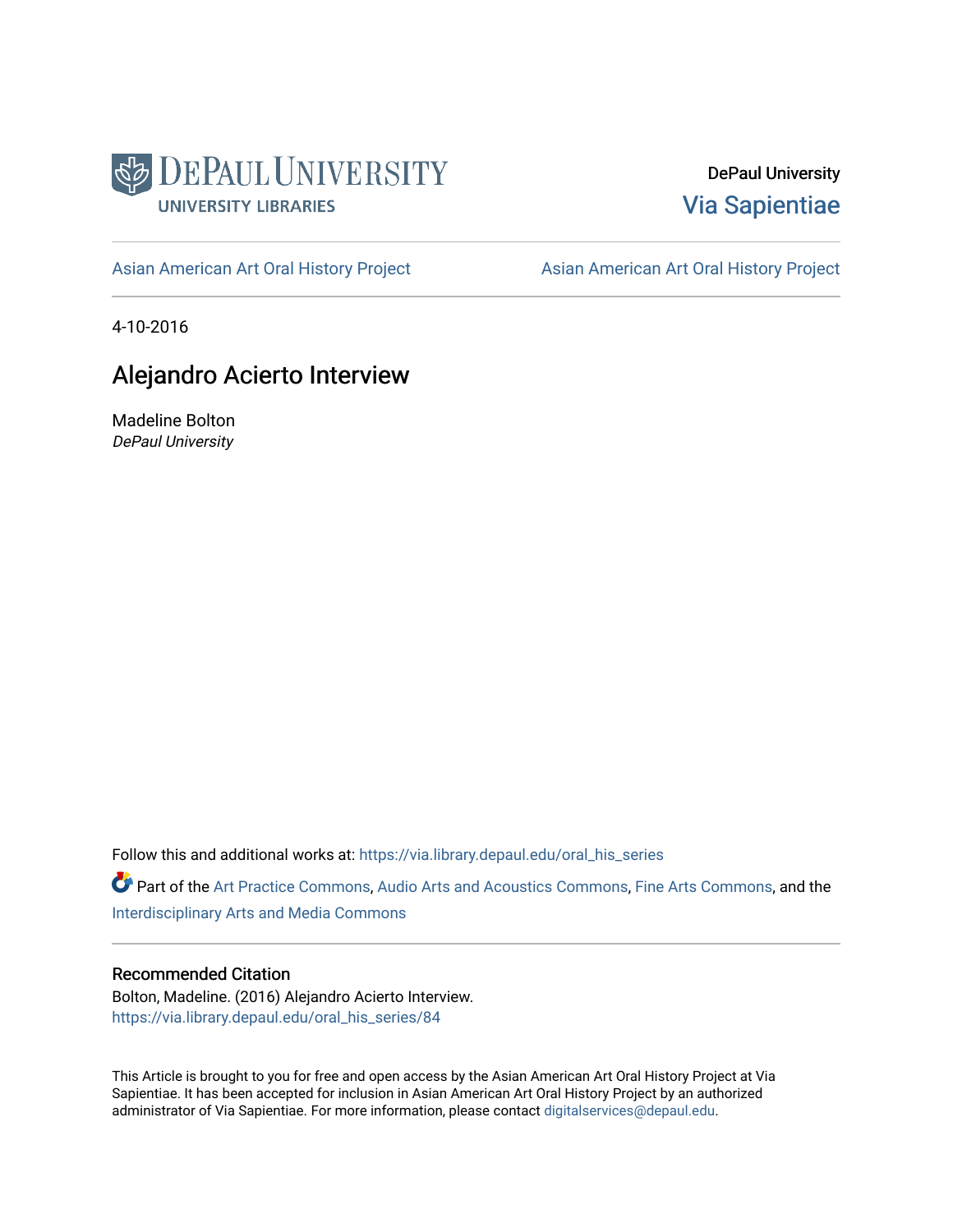**Interviewer: Madeline Bolton Artist: Alejandro T. Acierto Over the phone interview, Chicago February 25, 2016**

*Note: The following interview was conducted by a DePaul University undergraduate student enrolled in ART 200: Arts & Artists in Contemporary Culture during the 2016 Winter Quarter as part of the Asian American Art Oral History Research Project conducted by Laura Kina, Professor Art, Media, & Design.* 



**Artist Bio:** Alejandro T. Acierto is an artist and musician working in time-based media. He has exhibited his work at the Film Society of Lincoln Center, Issue Project Room, Museum of Contemporary Art Chicago, Art Institute of Chicago, Salisbury University, SOMArts and presented performance works at the Brooklyn International Performance Art Festival, Center for Performance Research, and Center for New Music and Technology. Acierto has held residencies at Skowhegan School of Painting and Sculpture, Virginia Center for the Creative Arts, Banff Centre, High Concept Laboratories, and Chicago Artists' Coalition. He is currently a FT/FN/FG Consortium Fellow, a Center Program Artist at the Hyde Park Art Center, and teaches at UIC and Truman College. Acierto received his undergraduate degree from DePaul University, a MM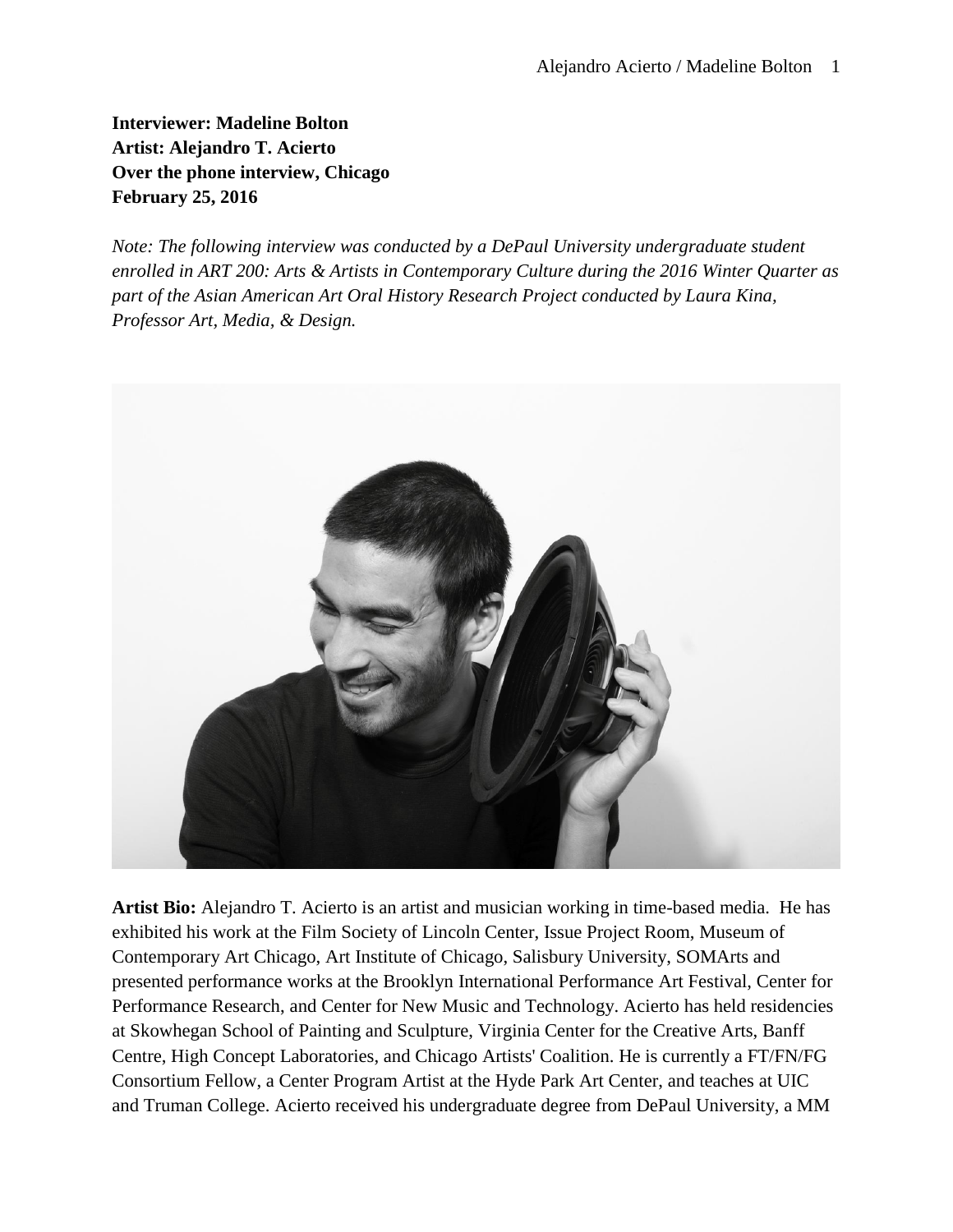from Manhattan School of Music, an MFA in New Media Arts from University Illinois at Chicago, is a recipient of the Kranichsteiner Musikpreis at the Darmstadt Festival for New Music, and founding member of contemporary chamber orchestra Ensemble Dal Niente in Chicago.

-Bio and photograph alejandroacierto.com, 2016

# **Interview Transcript:**

**Madeline Bolton:** If you could just tell me a little bit about yourself? I read your bio, and I saw that you grew up in Chicago, so what was that like, and were you born there as well, or did you grow up in the city or the suburbs? Just tell me a little bit about that.

**Alejandro T. Acierto:** I grew up in Chicago on the north side, sort of right off the Irving Park brown line stop, in an area called North Center. I grew up calling it Northwest Lakeview or Ravenswood sort of depending on what day it was. I went to public school until I went to college and I had the fortune of going to Whitney Young High School, which sort of opened up a lot of doors creatively and also intellectually and then I ended up in DePaul with a major in Music. Let's see, what else. Growing up in Chicago, is there anything specific about growing up in Chicago that you're interested in?

**MB:** I mean, I just wanted to know specifically about where you grew up and then how all your schooling contributed to your evolution as an artist. I guess you kind of answered that. What was the high school you said again?

**ATA:** Oh, I went to Whitney Young. Also the high school Michelle Obama went to.

**MB:** Oh cool!

ATA: But she was there before I was of course.

### **MB:** (Laughing)

**ATA:** I also, well – so a lot of the work that I ended up doing, well this is maybe jumping around a little bit, but a lot of the work that I made in undergrad and then again in grad school, when I was at UIC, related to the experiences that I had as a young human, sort of negotiating the space on the playground and also sort of grappling with identity and identification as I continued my studies and work – creative work. So a lot of what I was doing, mostly what I was doing at DePaul creatively and outside of performing (in regard to making things like writing musical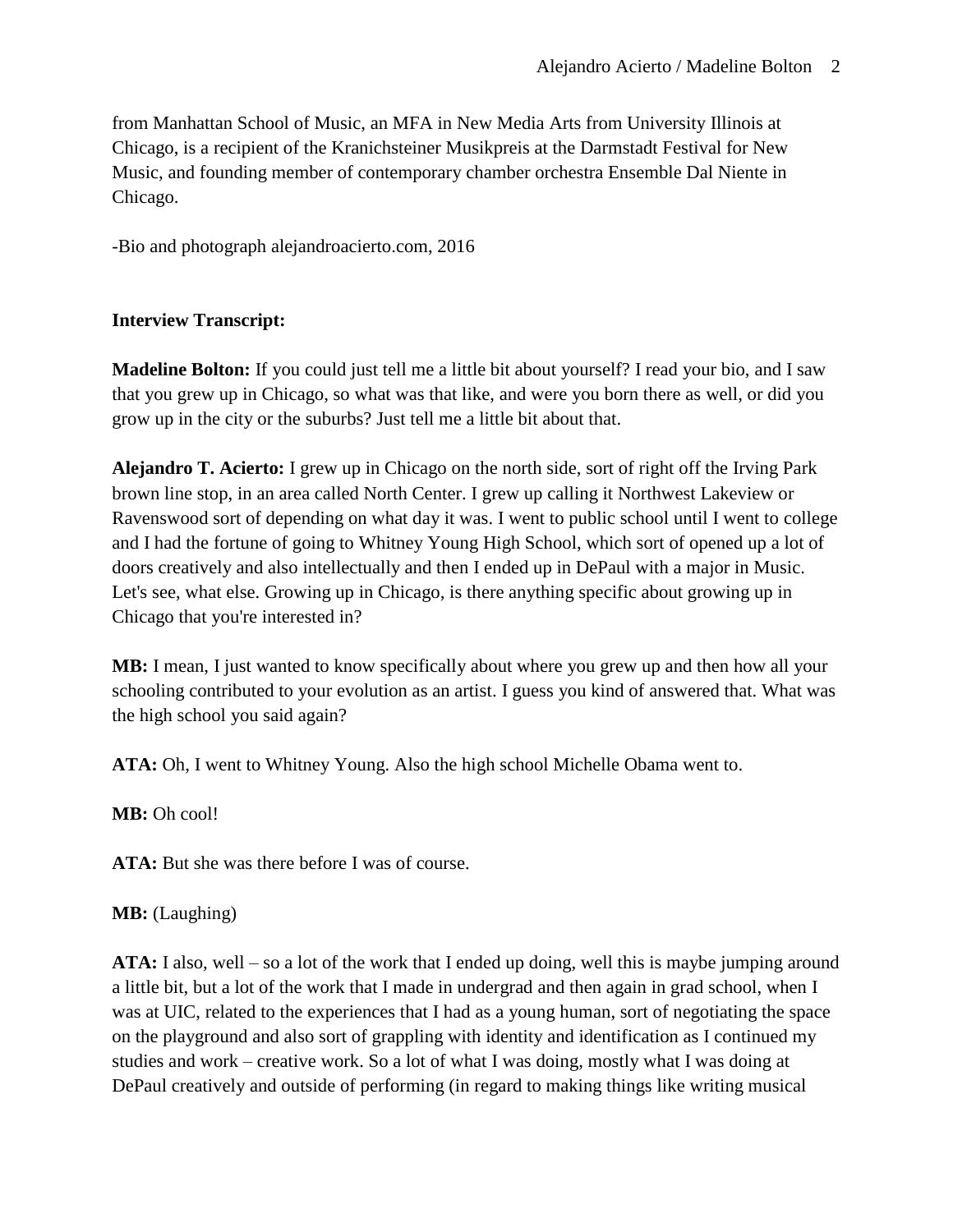compositions), were dealing with, or coming to terms with who I was and recognizing all of the intersections of identity that were at play. Particularly as they pertain to a person of mixed race, which is an identity that I claim.

**MB:** So, where are your parents from specifically? What is the ethnicity that you identify with?

**ATA:** So my parents are actually both from Chicago, but the ethnic identities that I claim are Filipino and Mexican. Third generation Filipino and fourth generation Mexican American.

**MB:** Oh, okay! (Both laughing) Well that's awesome. So my next question is, how would you define or categorize your art and yourself.

**ATA:** Oh wow, that's a big one. I guess creatively speaking, I maintain a bunch of different practices. I would say a lot of the work that I make is rooted in sound. More specifically, I've made videos, a lot of sound work both interactive and performative. And then within that, sort of compositional pieces, durational composed works and then I've also made work on paper, and some other like, I've sort have been moving into sculpture and doing some social practice as of late, does that sort of question mark around that? I'm not sure where I'm going entirely, but yeah.

**MB:** I guess what I was sort of getting at was some artists categorize themselves as Asian American artists, but I guess you categorize yourself more as a sound artist, over anything? I've been hearing from other people who have interviewed [artists in my class] that that's mostly what they've been getting- the art comes first rather than the identity?

**ATA:** I guess it's a little complicated for me because I go back and forth. A lot of the work I make is rooted in the experience of being Asian American and mixed race, primarily. So that's the core of the work. In all of the content, there's always a way for me to extrapolate some disscussion around race or critical identifications, sort of any of that discourse. But at the same time, you know, a lot of the way that we interact with other people and are asked that question of like, "what kind of work do you make?", it's typically like a medium specific thing. So I guess that's the only sort of post claimer to that question. I mean, I would consider myself an Asian American artist, for sure, but I also consider myself a Latino artist and a queer artist, then also a mixed race artist. So those are part of that [question].

**MB:** Yeah, and how you categorize yourself is kind of the second part of the question. Okay, so the next question- I noticed you do a lot of ensemble work, in addition to sculpture and sound work, so tell me a little bit about the different ensembles like *Dal Niente*, and *Nitty Gritty*, and how you got involved with them.<sup>1</sup>

**ATA:** So, *Dal Niente* is a group that I helped start I think like 10 years ago.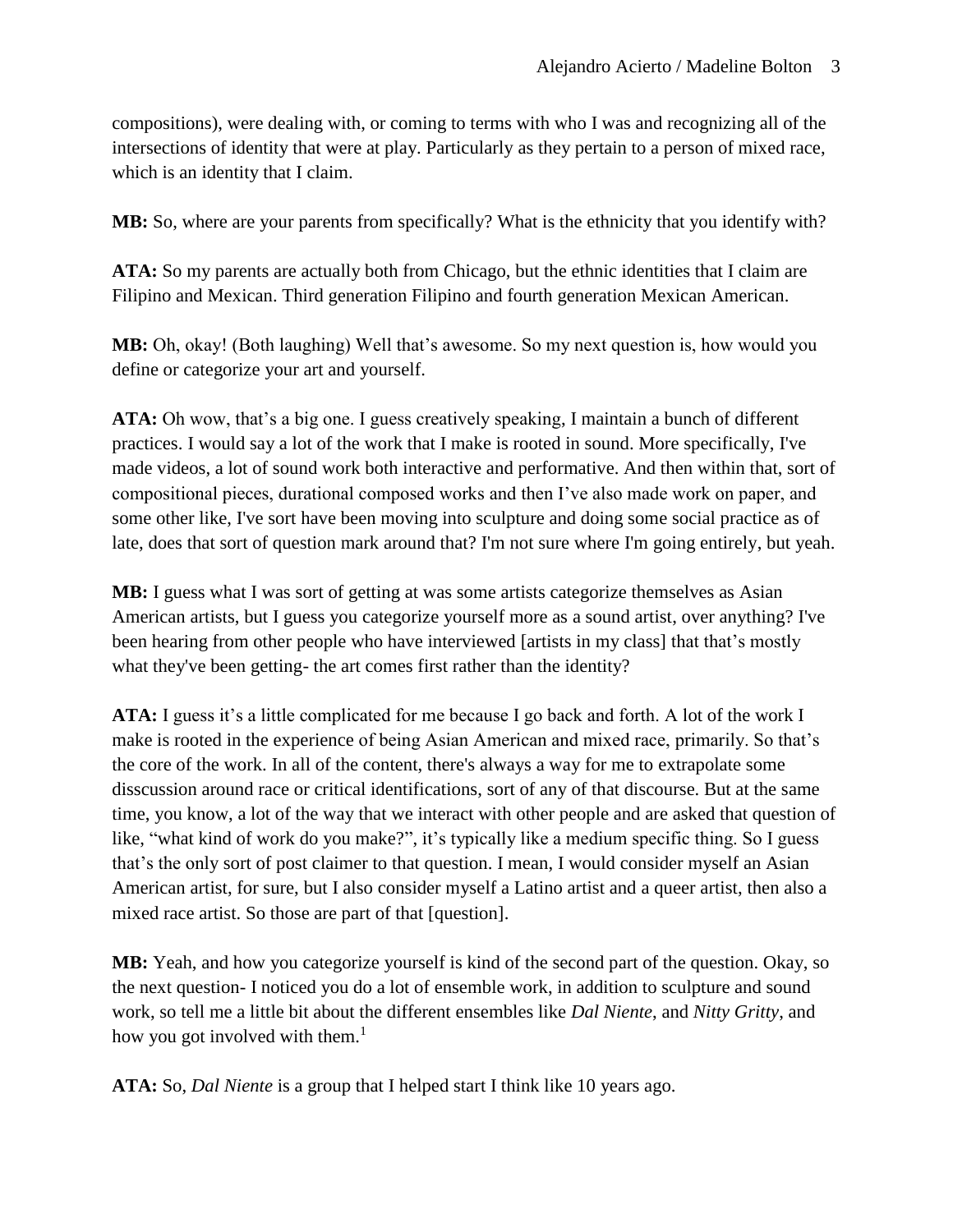### **MB:** Wow!

**ATA:** Yeah, it's pretty incredible that we're still around. And doing fairly well. They're a mixed instrument chamber ensemble that consists of about 22 members and we do a lot of contemporary classical performance pieces. We play a lot of premieres of new works by composers



*Group photo of Dal Niente by Drew Reynolds, copyright 2016 Courtesy of dalniente.com*

from all over the world, generally specializing in music from the last 10 or 15 years. So I play music part-time. And we tour, and record, and sort of maintain a pretty dominant presence in the Chicago classical music and new music scene, which is pretty awesome, and also we've been getting some recognition around the world and also New York and other places. So that's been fun, and awesome, and definitely has recently become integral to my own creative practice as a sort of "artist." And then within that, I've made various partnerships or collaborative projects with other musicians and artists to do other sort of ensemble type projects. The only other real ensemble that I'm in – well I'm not necessarily officially doing any other ensembles other than *Dal Niente*. I sort of made a decision to only commit to one ensemble so I could spend the rest of my creative life doing solo projects. But I've spent a lot of time working with a group called *ThingNY* in New York, and working very closely with the musicians and composers there. I think they would still consider me a part of their ensemble even though I don't live in New York anymore. But they specialize in contemporary opera and also performance art- generally outside of the contemporary classical music cannon. They're a really interesting group of folks, everybody is a composer and a performer, so it brings an interesting dynamic to the ensemble – especially in rehearsals. They're interested in making new work by the ensemble members for the ensemble. They do other projects every once in awhile, but they're primarily rooted in works for themselves. They're generally big in scale; they've recently been doing a lot of opera.

**MB:** Very cool! What was the name of that group again? I didn't catch it.

**ATA:** *ThingNY*. 2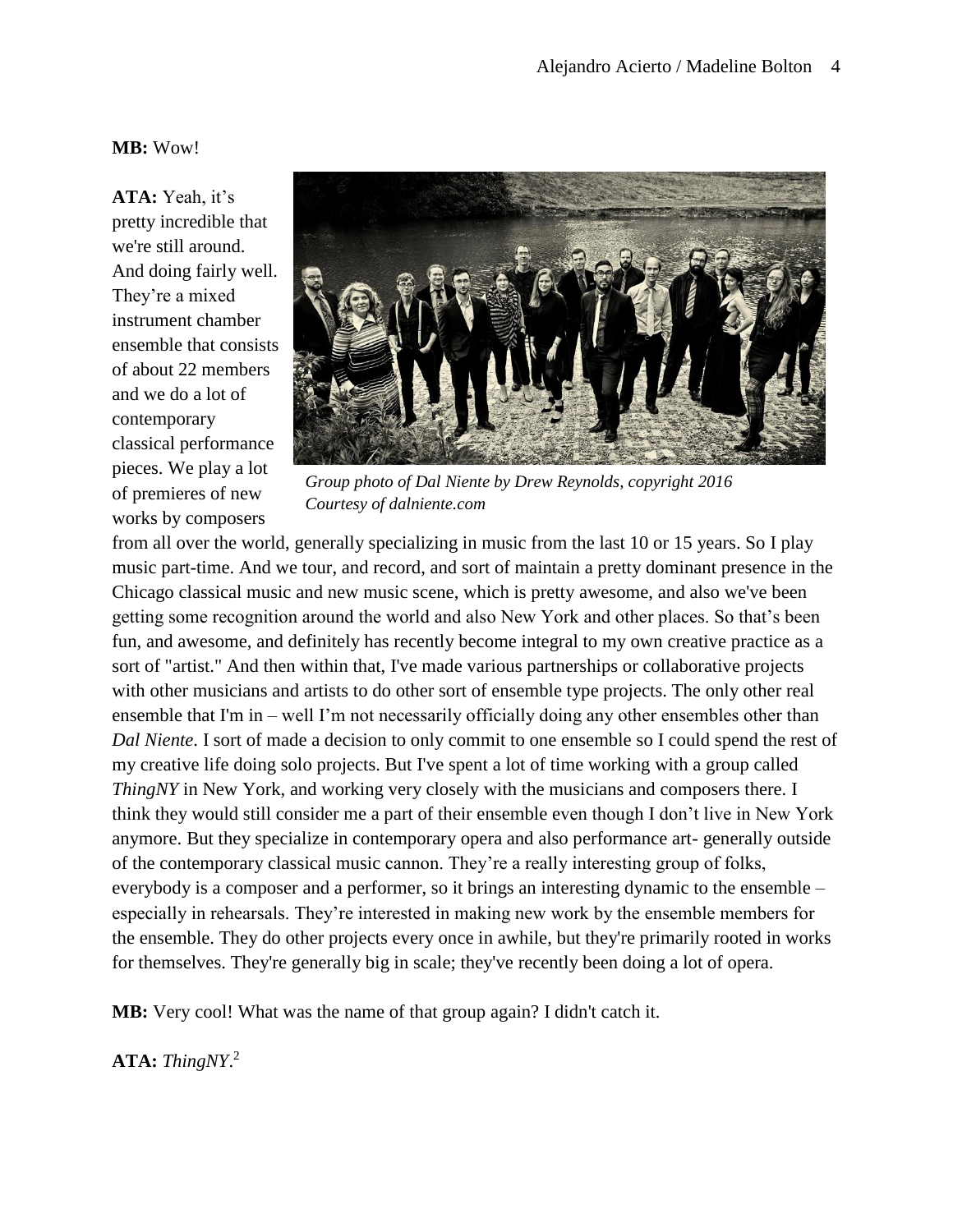**MB:** When and how did you first get involved with doing a reaction to Cage's [1975] *Child of Tree*? What instruments did you use, and how would you describe your interpretation of it?

**ATA:** Yeah, so *Child of Tree* was actually a really fun project. I actually was invited to do a performance of it with a bunch of other folks also associated with the Chicago new music scene and it was curated in part by Peter Margasak who runs the "Frequency" series, which happens at Constellation, a venue here in Chicago every Sunday. He also writes for the music section of the *Chicago Reader*, which is pretty awesome. And then it was him, Peter Margasak, and Michael Green, who is a programmer for the Education Department at the Museum of Contemporary Art in Chicago. So *Child of Tree* came about as part of a related program to the *Afro-Futurist* exhibition that happened most recently that was in conjunction with the William Pope.L rereading and staging Cage's work *Silence.* So the programmer wanted to do another take of Cage's work along side the William Pope.L performance that happened either a week after or a week before, I can't remember when. So *Child of Tree* was also part of a residency that Eighth Blackbird has--they're also another Chicago music ensemble who won a Grammy recently--in the second floor of the museum in the little atrium or whatever, and they had *Child of Tree* installed there. So the idea was to bring *Child of Tree* out of the gallery and into the hands of other musicians that are part of Chicago as well as connecting it to the current programing that's happening on the fourth floor besides this Eighth Blackbird installation and the William Pope.L performance. So the site is a little constellation of things, and they invited me to do that, with 5 other artists in Chicago who are sound makers and composer-performance types, and then we did this thing where we – well they sort of messed up the programming, so we had to do it outside, in the cold, but they served hot tea and coffee, and set up a PA system and a mini stage outside. The six of us set up our performances outside with that project. Oh and then the instruments! All of us used, so the six of us are all friends, and have known each other in various capacities, a lot of us decided to share the same resources, so I think I ended up using some seed pods, from a big tree of sorts that Sam Scranton had brought, and then I brought my own cactus, I think five people that brought cactuses, out of the six of us. It was a sort of BYOC thing, and then I ended up bringing a set-up where I had taken – I had appropriated, I think 10 different recordings of *Child of Tree* that I had found on the internet then I had programed them into a software that I built that would randomize the playback of any sample of any one of those recordings that I found online. Then using the cactus as a sort of trigger, anytime I played the cactus it would then play a sample, like a very quick sample of some random place in any one of those 10 recordings. So it was like another random, indeterminate thing, which is in the spirit of Cage.

**MB:** So, the next question I have is- tell me a little bit about the meaning of *to fill a void*. How did you make this? Why did you choose the air mattress? Is there a reason you chose the certain people that you did, do they represent someone/something?

**ATA:** This is the work- I'm sorry?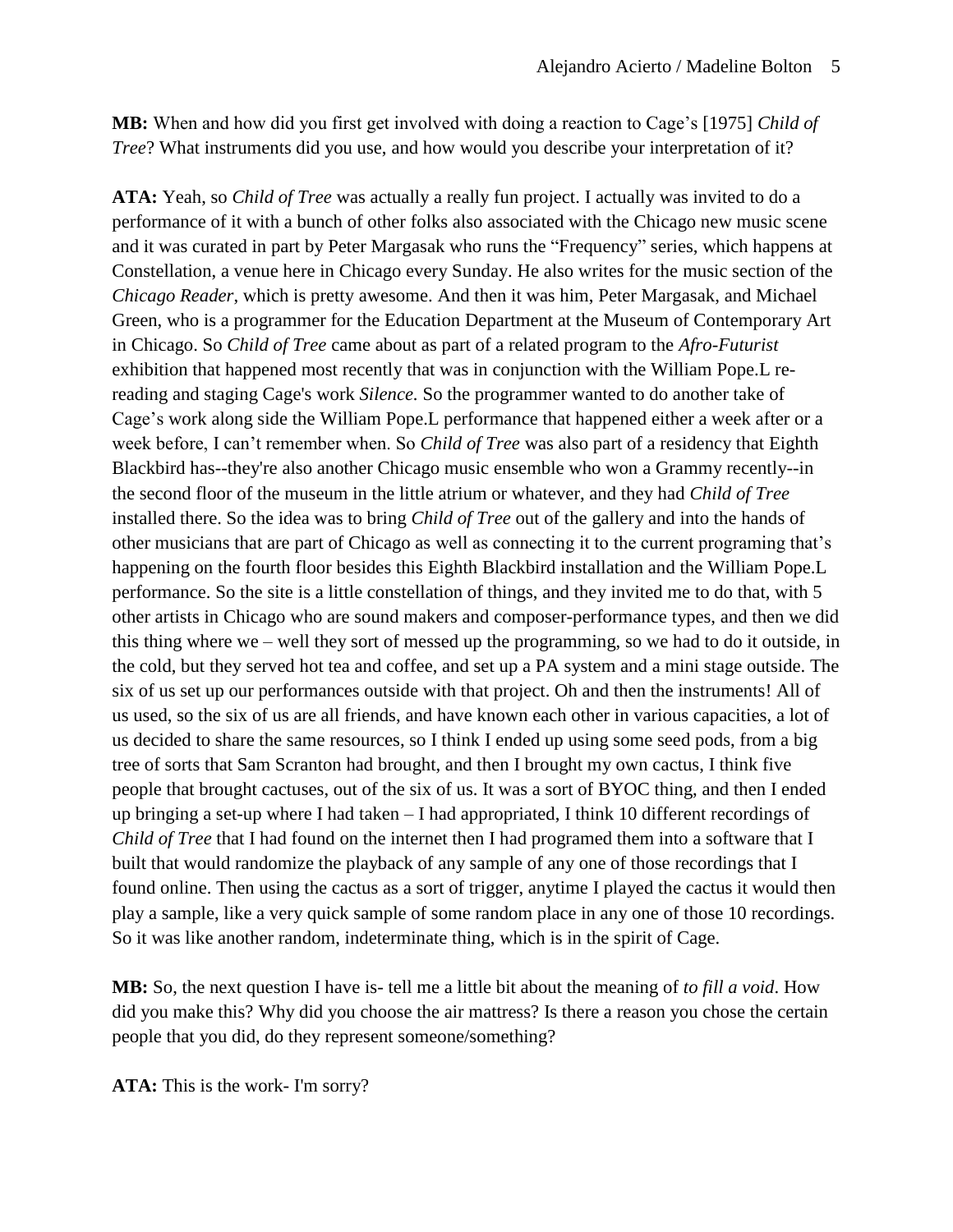**MB:** It's like a video of people filling up an air mattress, a white air mattress?

**ATA:** Oh yeah! So that's actually- its not a mattress. It's actually a breather bag for a silo- a grain silo. So in farming, industrial grain gets housed in these giant silos, and historically, they've always been these large containers of things that you know, hold a bunch of corn or other grains. But what happens, or has happened historically, is that because of the weight of the grain and the high content of carbon in the particulates, so in the dust and granulates, fire tends to happen frequently. Especially when either something breaks or because of the weight of the grain it sometimes crushes the exterior of the container- particularly if they're really old. So a lot of what happens, or has happened, is that young farmers or young people who work on the farms have to move the grain around so they can fit more in it. Unfortunately what happens is that because of the way that the grain falls, on occasion, there will be pockets. And you'll have these large volumes, inside of the silo, underneath tons of grain that is essentially empty, that when moved around at the right moment and time creates a sinkhole, so that people working on top of the grain, in the silo, are sometimes subject to falling through and then asphyxiating.

#### **MB:** Wow.

**ATA:** So there's a high ratio of silo deaths among young people, typically under the age of 18. And as part of a sort of solution to that problem, for the safety of the workers as well as the safety of the gain, and so it doesn't explode and you don't lose you know, a year's worth of crops – they have this newer technology called a low oxygen silo where essentially they're a little bit wider and they use these bags to regulate the amount of pressure and oxygen that's inside of that container. So what it does is the bag itself inflates and deflates based on the atmospheric pressure and temperature outside so that the amount of oxygen inside of the container, inside of the silo itself, is minimized so that there's not any harm of explosion or any need to move things around as much because a wider grain silo is going to settle better and more efficiently than a tall and skinny one. So what I did was, I was invited to do a work in Buffalo, NY for Colin Tucker, he's finishing his doctorate at U of Buffalo in musical composition. He's a friend of mine who also curates under the name [null point] and put together this festival of works for sound, or sound works for Silo City. It's a specific site in Buffalo that is comprised of I want to say like 5-7 storage facilities that have anywhere between 18-25 individual silos per site. Because a lot of that type of grain storage diminished, or became obsolete, particularly along the St. Lawrence Seaway, between the lakes and the oceans, they become vacant. So he was invited by the current owners - some of them are still in operation, I think Labatt Blue still runs one and Kellogg's runs one and there's another beer company that runs one of those complexes, or one of those facilities, and then there are just 4 other ones who are empty and vacant. Anyways, the owner who manages those properties asked Colin to do some event over a weekend to try to invite people back into the space to try and revitalize it in some capacity. Colin then invited me, along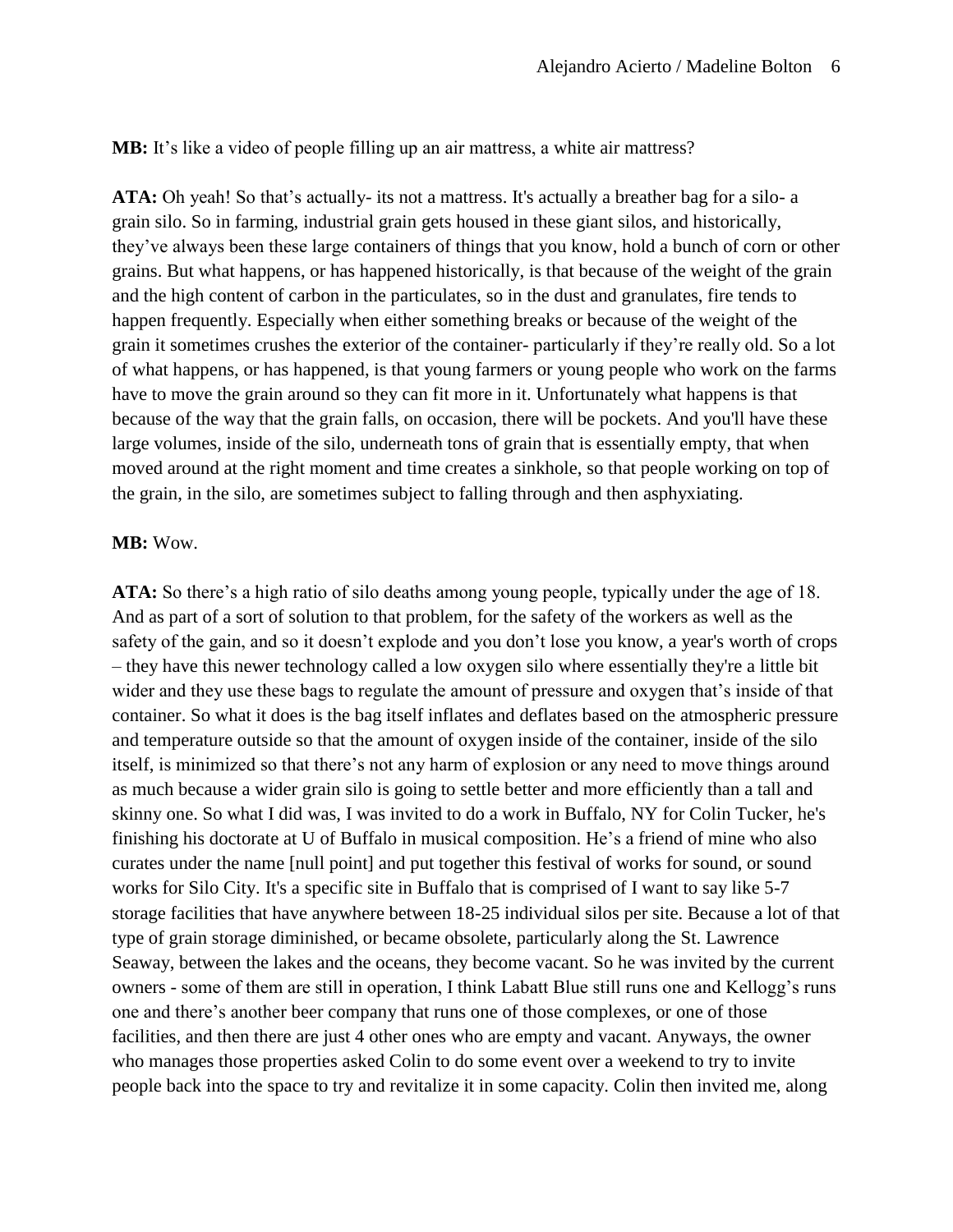with a bunch of other artists from all over the world to do projects and respond to the site of these grain storage facilities through an open call. So the way that, coming back, sorry this is a huge ramble, so when I was invited to do this project I thought a lot about who occupied those spaces and sort of went back to this idea of asphyxiation. A lot of what I was making, and kind of still making now, but at the beginning of when I was working on this project, I had been moving towards focusing on breath as a material. And so dealing with asphyxiation and sort of trying to find some sort of memorial space was important to me at that site, at that time. So, especially what was happening with *to fill a void*, which is the video documentation of the actual performance and installation that happened. But the performance itself- I asked two farmers from the area to inflate this bag that was meant for grain storage inside of the site of the silo so that they could then re-inhabit the space of death, with a space of two living farmers who are using their breath to sort of recreate a sense of living. Over the weekend, the bag then deflated, after they spent 2 and a half, or 3 hours inflating the bag, but at that point it, it was their breath that was left in the space, even after the left to go back to where they lived, which is about 30 miles out from the silos themselves. So the idea is that the remains of the living were still present in the space that had the remains of other folks that had died, in areas like that.

**MB:** Wow, that's very cool. So the next question- so you use your mouth, electronics, clarinet, and contrabass clarinet. Is there any instrument that's your favorite and what purpose does each one serve?

**ATA:** Yeah so I want to say maybe a couple years ago I made a very conscious decision to privilege the contrabass clarinet as my instrument of choice. I mean I still play all the other clarinets, I mean in undergrad you learn how to play contrabass but it's a very auxiliary thing that you go on with later. So part of why I privileged it was because I decided to buy one, for whatever reason when I was in NY, which is a crazy thought. But since I had it, and it had been sitting around - I hadn't been using it so I asked a bunch of people to write music for it. I also decided to write music for it, and it became, for me, this other extension - almost a prosthetic, that allowed me to explore more sonic terrain that had yet to be explored. Partially because the music for it hadn't been written, so I thought that I would be the one to initiate that process. Also thinking a lot about - and this sort of connects back which is sort of nice - speaking about that instrument as being a sort of on the margins, or within the margins of professional clarinet playing and sort of only being relegated to only "amateur applications", for me it sort of made a lot of sense to push the contra as an instrument to privilege because it was this thing that existed out of the margins. And didn't really have a lot of repertoire. So I wanted to bring that up, and play it often, and sort of made it my - the thing that I specialize in even though I still play all the other clarinets. I like to think of myself of more as a bass player, so that's part of how it came into play on the clarinet side of things. It didn't make its way into my art thinking until after I'd done a series of vocal pieces, and then it sort of made sense that that instrument itself was another mediator for my voice. I really didn't make that connection until I was in grad school,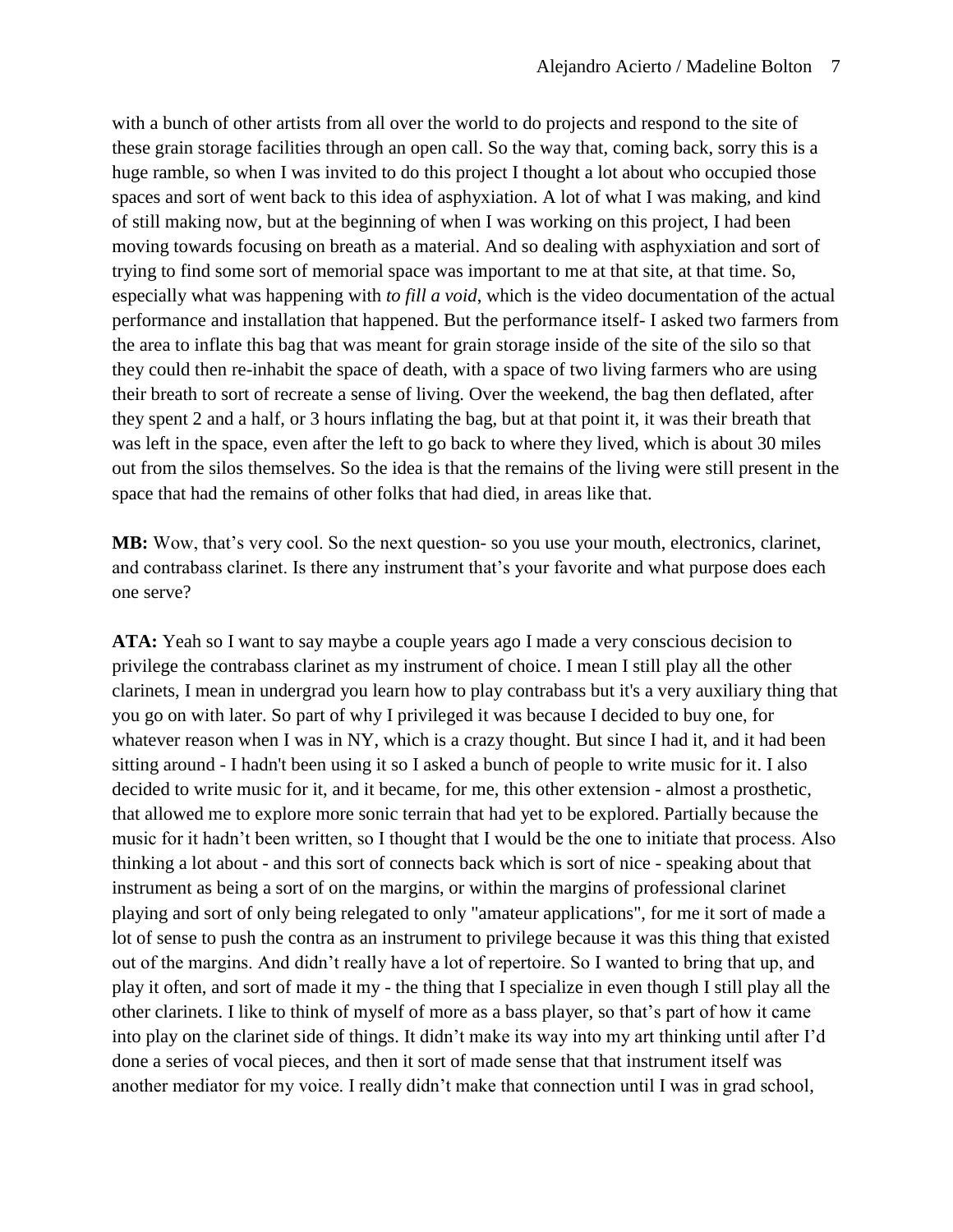like my second year of grad school at UIC. Where the contrabass clarinet, or really any of the other clarinets really was the thing that changes my breath into sound. So thinking about the voice - the mouth, and the teeth and the tongue are the things that change your breath into sound. And I hadn't really broken it down that far, so then thinking about the clarinet and the contrabass clarinet that I was spending a lot of time with, it only made sense that the contra itself was an instrument exactly for the breath. Which is sort of a duh thing, but also had a lot of really important - it resolved a lot of things in my thinking of how to deal with the voice and how to deal with voices and breath, and breathing, and all those things. It also then connected me back to these questions about mediation and electronics and sort of navigating digital space and how to deal with the sort of concerns of communication that are inherent within new technologies and new media that haven't emerged.

**MB:** So then the contrabass would be your favorite?

**ATA:** Yeah, I will go on record and say the contrabass is my favorite.

**MB:** What is your favorite medium, or combination of mediums to work with? I guess you kind of answered it, but if you just want to clarify

**ATA:** I don't know if I have a favorite, but I would say that I work conceptually so that the medium that I employ is relevant and important to the concept of the work. So I don't necessarily feel a commitment to any sort of particular media, but I do feel comfortable in specific media. So, sound is what I feel the most comfortable in because I spend a lot of time doing it, and I continue to make sound, as a musician and also as a sound artist. Because I work with the breath and the voice, those are things that sound. I've been looking at megaphones a lot, and things that amplify the voice, so sound becomes this sort of central aspect in a lot of ways but then I have other works that I would consider research based that aren't necessarily sounding works or have any necessary relationship to sound. And so in that respect, they sort of remain as visual things that might have been a result of some sound at some point but maybe don't have that trace anymore afterwards.

**MB:** Do you ever address Asian or Asian American identity themes or histories in your artwork? If so, please give a specific example.

**ATA:** I think earlier on when I was sort of realizing that I was making artwork, there was a couple of projects - so one of them is these series of - well I have the *book of mazes* which is one of the first projects that I had started which is a series of 18 works on paper. They're small like 4x6 drawings of mazes, each with sort of destinations within in them. Thinking about that, it was mostly about navigating multi-racial terrain but a lot of that comes out of thinking about the migrations of my family and in particular my Filipino side, and sort of their movement through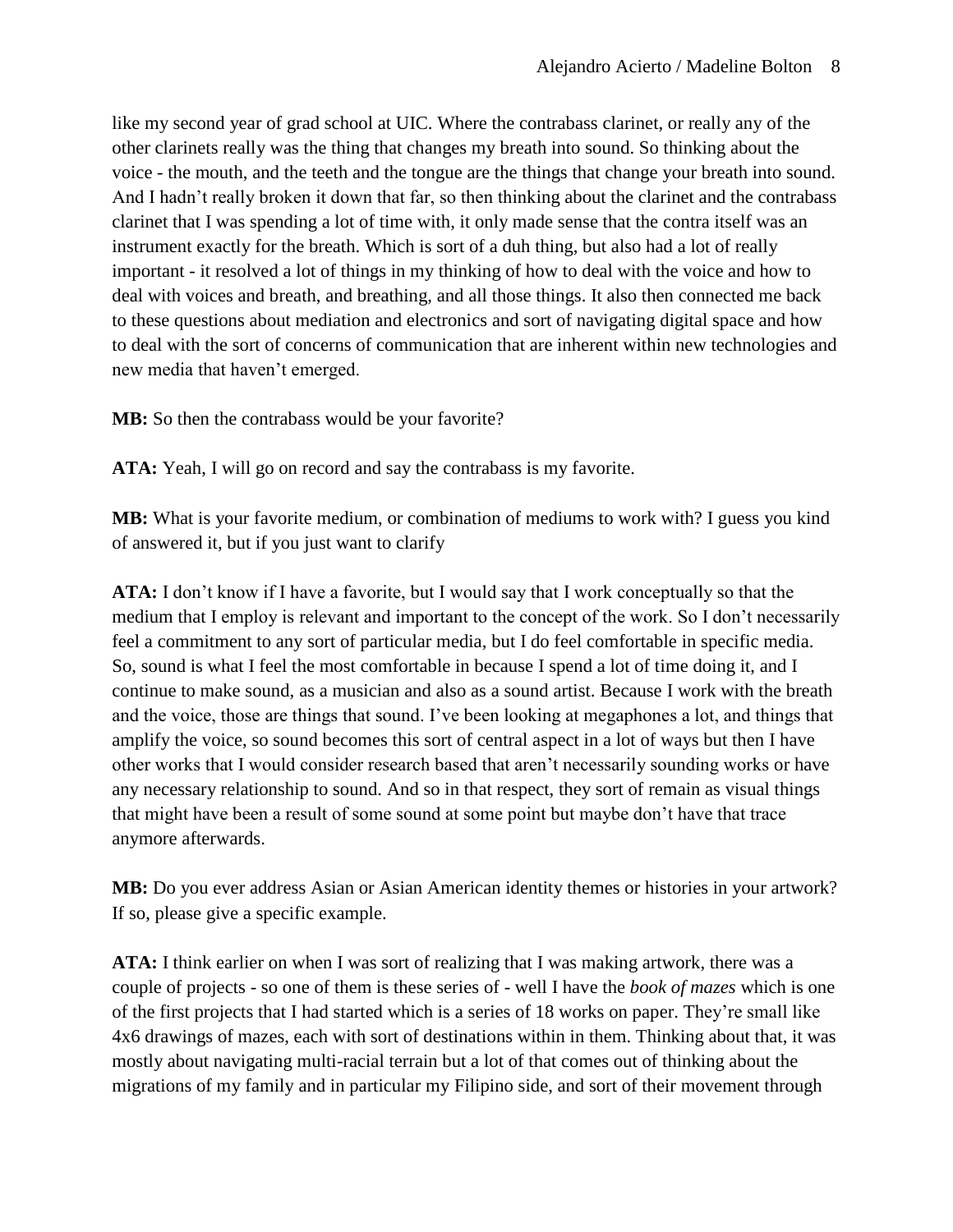the country and through their own temporal states and beginning to think about ideas of language.

I did another project called *Preludes*, and then again the *six pieces*. And a lot of the vocal works, those come out of navigating language specifically and sort of trying to decide if I should feel guilty about not knowing Tagalog. Which is really one of the big central questions. So a lot of that work was- I mean those were sort of text-based works that then also got wrapped into the histories of redlining practices and the segregation of Chicago, which to me, helped to contribute to the sort of language loss of the native languages through the middle 20th century, so through the 40's, 50's, 60's which was when my parents were growing up and also the times that sort of America was re-evaluating its priorities. So a lot of that, which I addressed textually, they sort offered these three posters that I have that are Xeroxes. One of them says just plainly "you talk too white." That was a sort of question, well, not a question but a thing I heard a lot growing up. I didn't sound Mexican enough or Pilipino enough. And not necessarily from my grandparents because they had already gone through that process of being, sort of re-learning English enough to the point where they had erased their accent. They made it very intentional that my parentsmy dad and his brother and sister, and also on my mom's side but less so, that they spoke English properly and without an accent. So a lot of that, for me, comes out of an Asian American history, particularly a Filipino American history, and I feel like a lot of other Asian Americans who I've talked to and confided in have shared similar experiences where they feel like they need to lose their accent in order to gain the ability to be "American." And so the text works that happen after that, the vocal pieces that happened after that, and then the album that I made after that sort of preceded all of that text work and these language pieces are rooted in that sort of question of, ya know, what are you supposed to sound like as a person of mixed heritage? Where is your Asianness and where is your Latino-ness?

**MB:** Yeah, I mean I've noticed in taking Professor Laura Kina's Asian-American contemporary art class that's a common theme that we're running into as well. So my next question- have you ever been included in an exhibition that was contextualized as Asian or Asian American, or have you ever been labeled as Asian or Asian American artist.

**ATA:** I wouldn't say an exhibition, I have not been included in an exhibition that was specifically Asian American focused, I would love to be, but I have not yet. But I have presented my work at the Association for Asian American Studies conference, and I'll be doing that again coming up in April. So I have claimed it and presented my work as being within the concerns of Asian American studies. But also those presentations were part of the mixed race section. So it's all intersectional, but also those experiences still drive the work in a lot of ways.

**MB:** So my next question- I think you already answered it but if identifying, as Asian American was something important to you, please explain.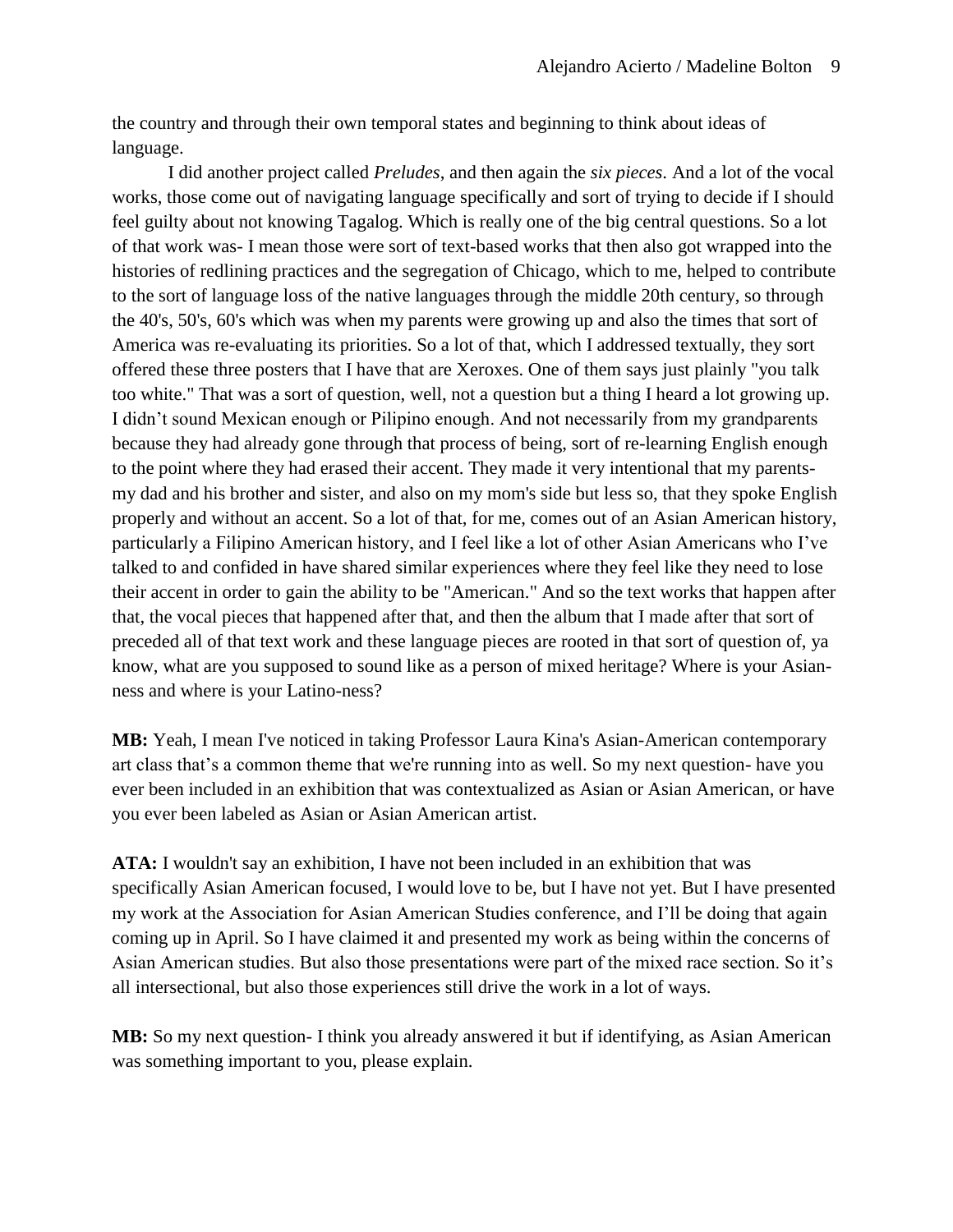**ATA:** Yeah, I would say it's definitely important to me. There's no question about that informing a lot of the decisions that I make and how I approach the work. As of late, things are shifting in terms of how I'm claiming the work. But they're all rooted in Asian American politics. I would say Asian American and mixed race consciousness.

**MB:** So what types of exhibition opportunities have changed or stayed the same for you over the years?

**ATA:** Well, things have been looking good. I've been fortunate enough to have been able to attend a couple of residencies that are I guess some people call prestigious. It's also funny how I didn't exist in the art world until I ended up accidentally going to art school. And even then after I left I wasn't really- I didn't feel like I was making a ton of visual art, I felt like I was using it as an excuse to compose and make music. So in any event, I was encouraged to do some applications and attend some specific residencies I think from that, I've been able to make some work that I feel good about, but that has given me some other opportunities for exhibitions. I'm presenting a new sound work at the MCA in a month, which is really exciting. A part of that was supposed to happen last year, but got pushed back for scheduling reasons and also money. So they're presenting me as part of their *Live Series*, on Tuesdays. And then I'm just finishing my first sort of officially professional solo show that closes this week, and then this week I have an opening for an exhibition which is at the Chicago Artist Coalition. I'll be presenting new work at the Hyde Park Art Center, beginning of next August- the beginning of next season (but it's August). And then I think that's it for now, in terms of the sort of artwork. Doing a show in Buffalo was pretty important for my work, and then I did a residency in Berlin, Germany. I had a show there and that was pretty important to me and the work that I was making. So I would say I've been fortunate to have made enough connections through these various sort of residencies and programs that I'm doing and then from that, you sort of get the call on occasion to do other things as they pop up. And in the music world, part of my affiliation with *Dal Niente* has been most transformative for a lot of other big prizes and stuff like that. So we got the big international prize one year, which was a really really big deal because no ensembles at the time had gotten that prize. And also, no American groups or soloists had gotten that prize, so it was a big deal for us.

**MB:** Wow! What's the name of that prize?

**ATA:** The Kranichstein Music Prize. It's at the Darmstadt festival for new music. It happens every two years. It's the biennial of contemporary music worldwide for contemporary classical music. It's been around since the 50's.

**MB:** Well that's awesome, congratulations. My final question, what are you currently working on?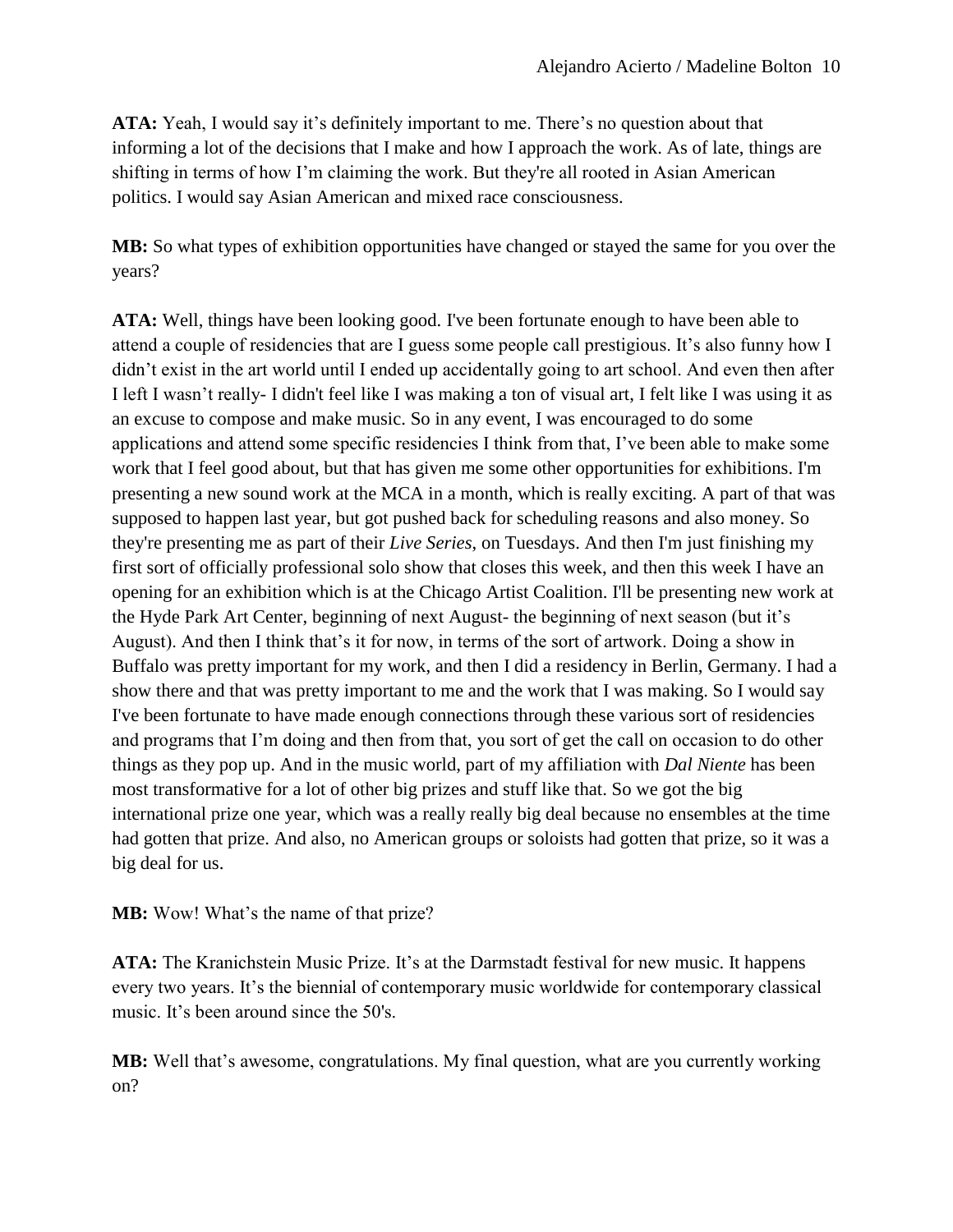**ATA:** I'm working on a project for a show opening next week. It's sort of follow up to the project I did in Berlin, where I'm employing megaphones. There's two- one I think is a sculpture, formally and the other one is a sound installation/ performative framework. Basically they're utilizing megaphones to question who is made visible through social media. So I'm utilizing a Raspberry Pi, which is an open source hardware platform, to run a program that I also built, that searches through tweets in real time, and represents a snippet of the recording of the start mechanism for the microphone of the megaphone. So on the side, if you ever see someone walking around with a megaphone, they have this little like handheld device that's then attached by wire to the megaphone. So on the side of it there's a little button, so when you press the button you can turn the microphone on. So I'm using that sample of the recording of the click to then get played in the space at every tweet. That's the sort of installation/ performance proposal. The other sculptural thing uses a similar software that has a different sound where I source recordings of other protests that happened in Chicago, primarily related to the recent Laquan McDonald case, and then I'm also trying to find other recordings- generally sourced from



*Even as your own weight insists you are here, fighting off the weight of nonexistence 2016 Megaphone, spray paint, white acoustic foam panel, Raspberry Pi, custom software, Internet 12 x 12 x 15 in, responsive audio, variable Photo taken by Madeline Bolton*

YouTube- other recordings of the recent protests around Pedro Rios, who was 14 and shot by police, and used to live in the neighborhood that I live in now, in Rogers park. So there's a megaphone that's attached to that recording. But inside of the megaphone there is a white acoustic panel, acoustic foam that sufficiently is both suffocating and silencing the recordings of the protests as they're happening. So that's that project. And then there's the MCA show, which is dealing with representing the invisible audible spectrum within space, the transmissions of broadcast technology, and I'll probably use some tweets for that as well. And then after that I don't know what I'm doing. I'm sort of still working on what else is going on for the August show, but probably breath related something.